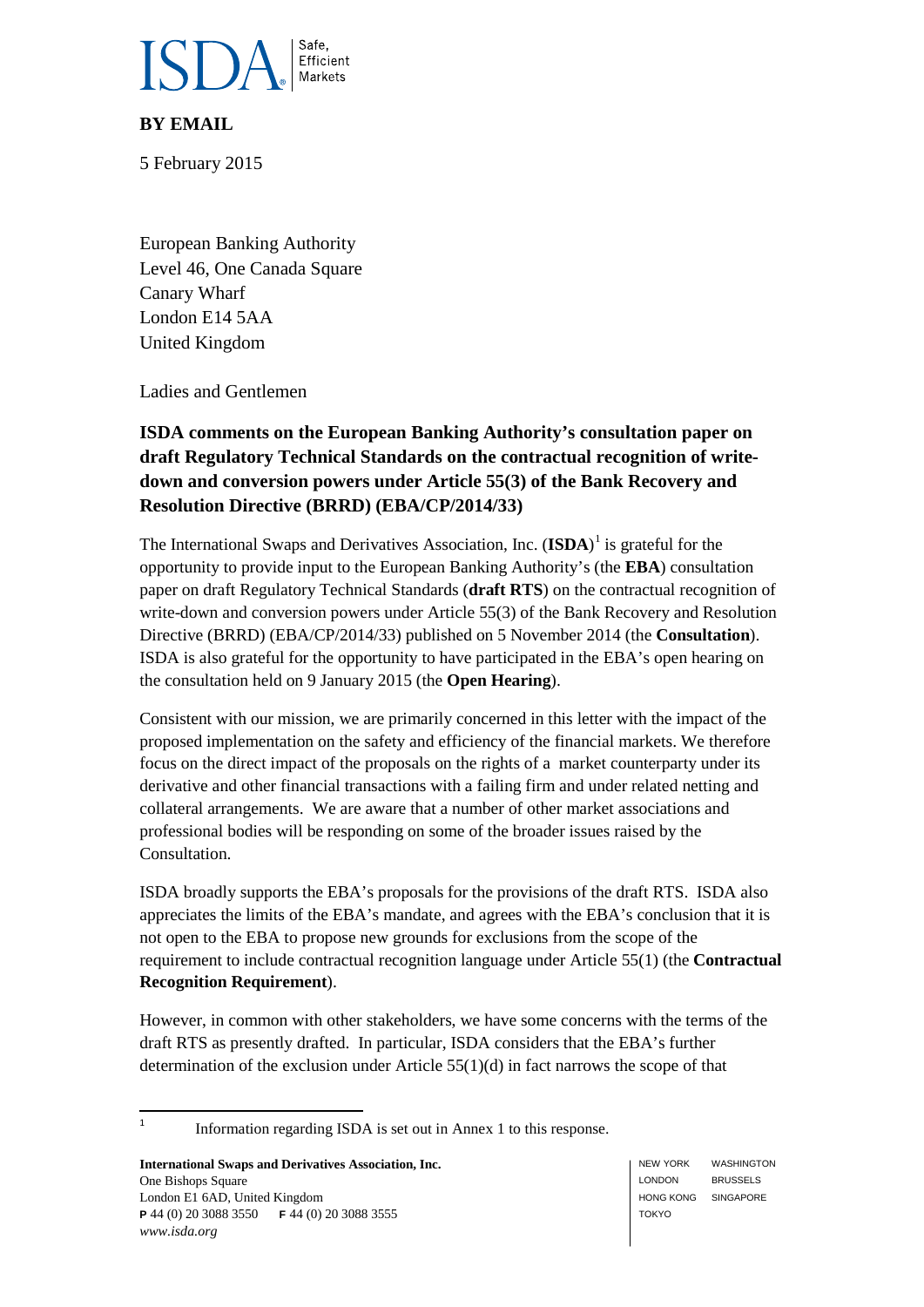exclusion beyond what can reasonably have been meant by the level 1 text. Our concerns in this regard are further detailed in response to question 1 below.

ISDA considers that it is critical for the EU bank recovery and resolution framework to develop in a manner that is fully consistent with international standards and for this reason, we have referred in our response to the Financial Stability Board's (**FSB**) Key Attributes of Effective Resolution Regimes for Financial Institutions published 15 October 2015 (the **Key Attributes**), a copy of which is available at: [http://www.financialstabilityboard.org/wp](http://www.financialstabilityboard.org/wp-content/uploads/r_141015.pdf)[content/uploads/r\\_141015.pdf.](http://www.financialstabilityboard.org/wp-content/uploads/r_141015.pdf)

We hope that you find our comments useful in your continuing deliberations on the implementation of the draft RTS. Please do not hesitate to contact either of the undersigned if we can provide further information about the derivatives market or other information that would assist the EBA in its work in relation to the effective implementation of the BRRD requirements.

Yours faithfully

Dr Peter M Werner Senior Director [pwerner@isda.org](mailto:pwerner@isda.org)

Edward Murray Chairman, ISDA Financial Law Reform Committee [ed.murray@allenovery.com](mailto:ed.murray@allenovery.com)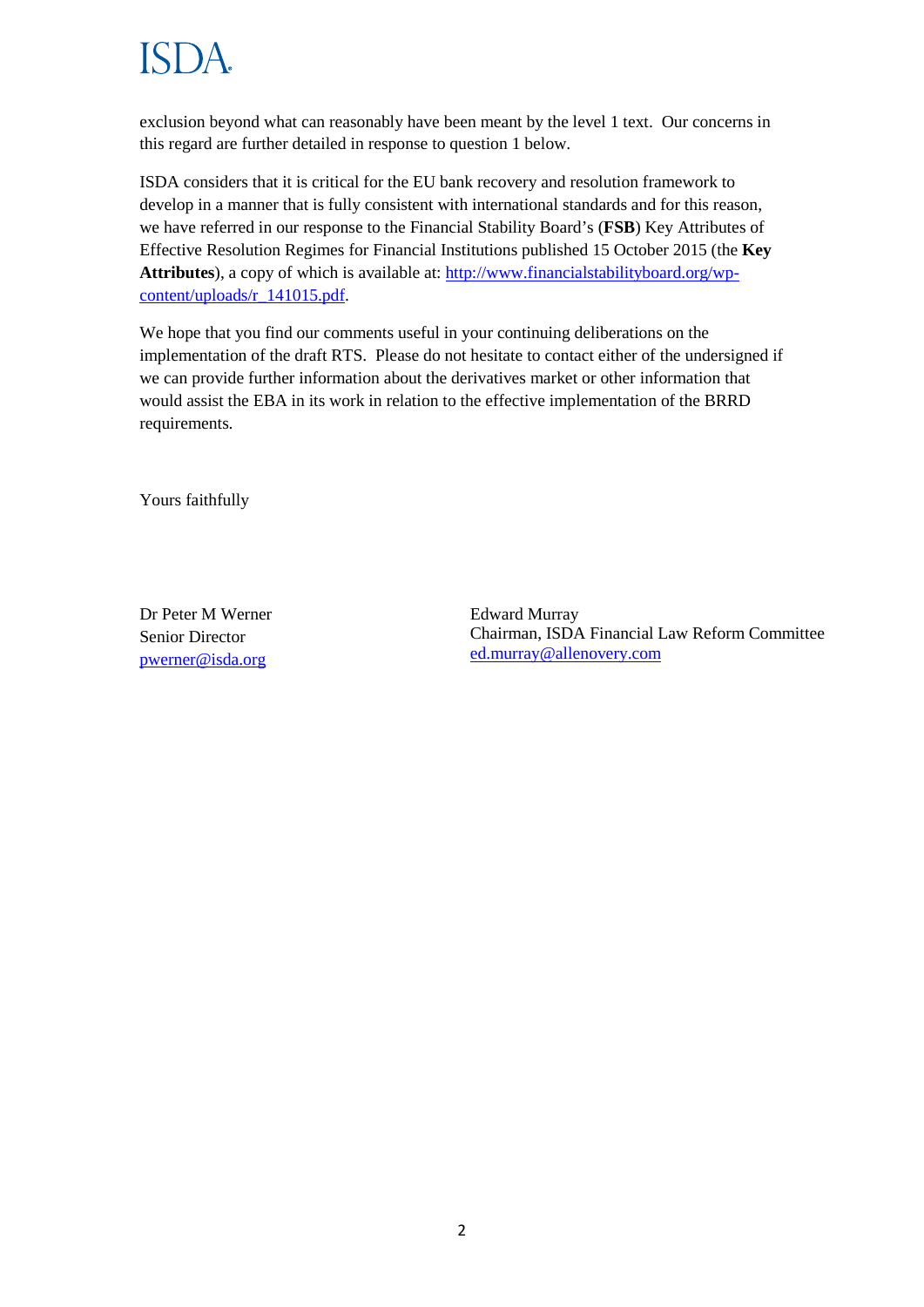# **QUESTIONS**

**1. Do you agree with the approach the EBA has proposed for the purposes of further determining points (a) and (d) of the first subparagraph of Article 55(1) of the BRRD (which form part of the list of liabilities to which the exclusion in Article 55(1) of the BRRD applies)? In particular, it is to be noted that Article 3(2) of the draft RTS refers to liabilities that 'may' become unsecured. Respondents are invited to comment on this approach and, should they disagree with this proposal, suggest possible alternative approaches.**

On the basis of the discussion at the Open Hearing, ISDA understands that the primary driver for the current drafting of Article 3(2) and 3(3) of the draft RTS is to limit scope for regulatory arbitrage – in other words, the risk that institutions and relevant firms may enter into arrangements that give rise to liabilities in a manner which ensures that those liabilities are not eligible for bail-in. ISDA submits that the EBA's concern regarding regulatory arbitrage is misplaced in the current environment.

Institutions are soon to become subject to requirements that they hold a minimum amount of eligible (i.e. suitable for bail-in) liabilities (**MREL**). Those institutions for which bail-in is a significant component of their resolution strategy expect to have to hold large quantities of MREL and therefore are seeking to find ways to ensure that existing liabilities (and indeed new liabilities) will in fact be eligible for bail-in. Institutions and relevant entities wish to avoid the potentially punitive impact of a finding that they are not resolvable – including business, legal, structural and operational change under Article 17 of the BRRD – and thus can be expected to seek to ensure that a substantial proportion of their liabilities are eligible for bail-in.

### *Article 3(2) of the draft RTS: exclusion of secured liabilities*

Article 55(1)(a) of BRRD confirms that the Contractual Recognition Requirement shall not apply to liabilities which cannot be bailed-in by virtue of their being excluded under Article 44(2) of BRRD.

Article 44(2)(b) excludes secured liabilities from the scope of bail-in, but the third subparagraph of Article 44(2) goes on to state that this shall not "prevent resolution authorities, where appropriate, from exercising those powers in relation to any part of a secured liability or a liability for which collateral has been pledged that exceeds the value of the assets, pledge, lien or collateral against which it is secured." For the purposes of this response, the part of the secured liability which exceeds the value of the security is referred to as the **Excess Liability**.

Article 3(2) of the draft RTS states:

*For the purposes of point (a) of the first subparagraph of Article 55(1) of Directive 2014/59/EU, a liability shall not be excluded to the extent that it is, or may become, unsecured in part or in full even if the liability was at the point of its creation fully secured.*

ISDA considers that Article 3(2) as drafted may prove to be unworkable.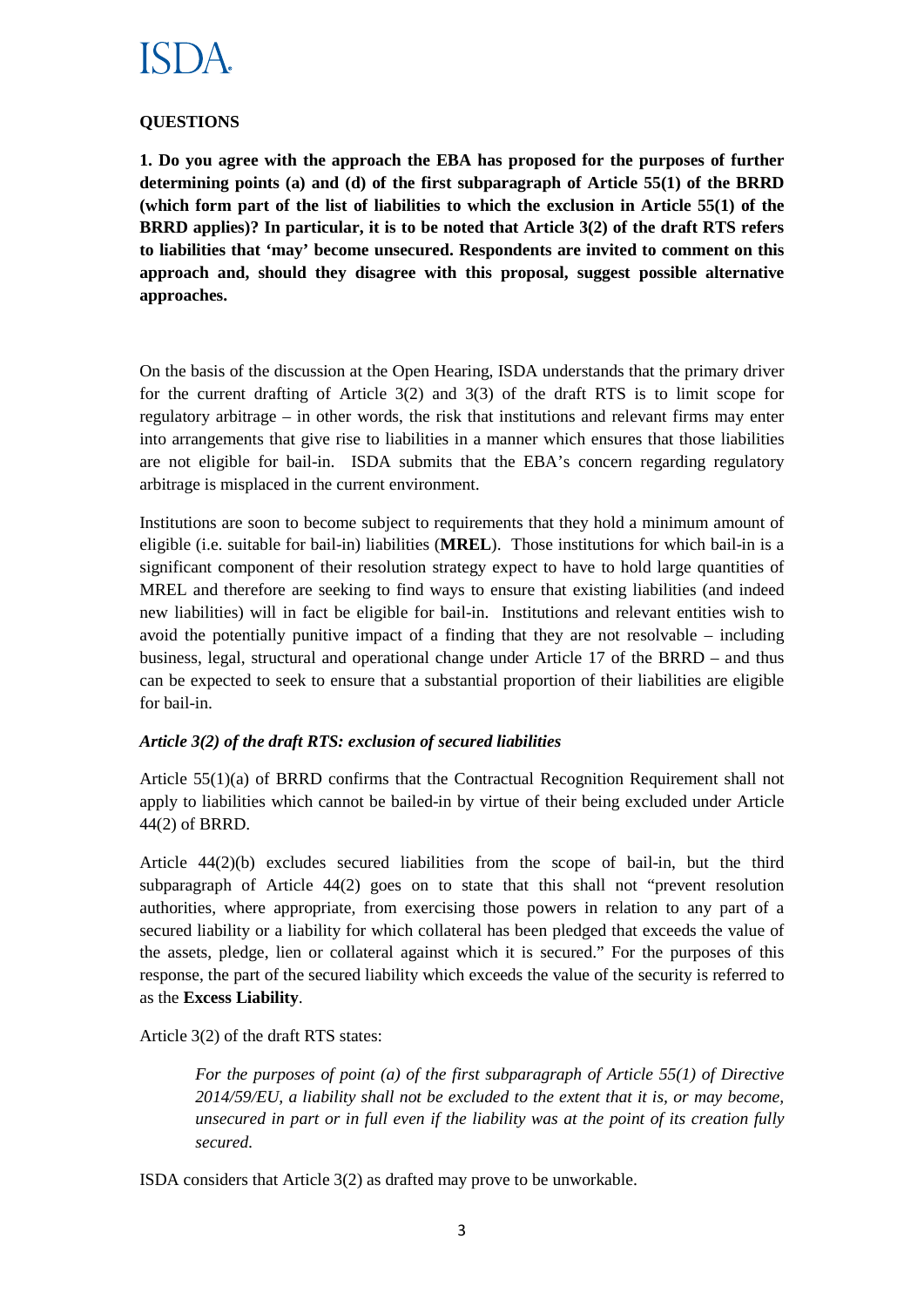In the first instance, ISDA questions the interpretation of Article 44(2) that underpins Article 3(2) of the draft RTS: it is clear that secured liabilities are excluded; it is not clear that the third subparagraph of Article 44(2) narrows the scope of that exclusion. A possible alternative interpretation is that all secured liabilities are excluded from bail-in, but the Excess Liability may nonetheless be subject to the write-down and conversion powers.

ISDA notes that the Key Attributes confirm that bail-in should apply to claims of unsecured creditors. An "unsecured creditor" is ordinarily understood to be a creditor who does not have the benefit of any security. Secured counterparties to institutions and relevant entities will therefore ordinarily expect that liabilities due to them will not be subject to bail-in. Whether this is an accurate understanding of the law or not is somewhat irrelevant – there will undoubtedly be a significant impact on institutions and relevant entities seeking to meet the Contractual Recognition Requirement in arrangements under which secured liabilities arise, as they educate their counterparties regarding the risks those counterparties face. This impact is disproportionate to the benefit that may be derived from a possible bail-in of the Excess Liability.

Secondly, even if the EBA's interpretation of Article 44(2) is correct, such that the Excess Liability is not excluded, ISDA is concerned that the application of the Contractual Recognition Requirement to any liability which "may become" unsecured in part is unduly burdensome. Derivatives liabilities, and many other ordinary course banking business liabilities, are commonly secured by cash (which may be in a different currency to the currency in which the liability is itself denominated (for this purpose, referred to as **foreign currency**) and/or financial collateral. Where foreign currency or financial collateral is accepted, it will commonly be subject to a haircut, so as to allow for fluctuations in the value of that collateral. Notwithstanding such haircuts, it is difficult to conceive of a situation where the possibility of foreign currency or financial collateral dropping below the value of the liability could be entirely excluded. For this reason, traded products contracts, such as the ISDA Master Agreement, will ordinarily provide secured counterparties with a right to call for additional collateral in the event that the value of existing collateral diminishes below a certain threshold.

ISDA therefore submits that the impact of Article 55 on secured liabilities might be mitigated to a significant extent, and with minimal practical impact on the scope of liabilities that would be available for bail-in at any particular point in time, if Article 3(2) of the draft RTS were to be recast as follows:

*For the purposes of point (a) of the first subparagraph of Article 55(1) of Directive 2014/59/EU, a liability shall not be excluded to the extent that:* 

- i. *it is, or may become, unsecured in part, even if the liability was at the point of its creation fully secured, and*
- ii. *the counterparty does not have an enforceable right to require the institution or relevant entity to provide additional assets, pledge, lien or collateral for the purposes of ensuring that the value of the liability from time to time does not exceed the aggregate value of the security or collateral.*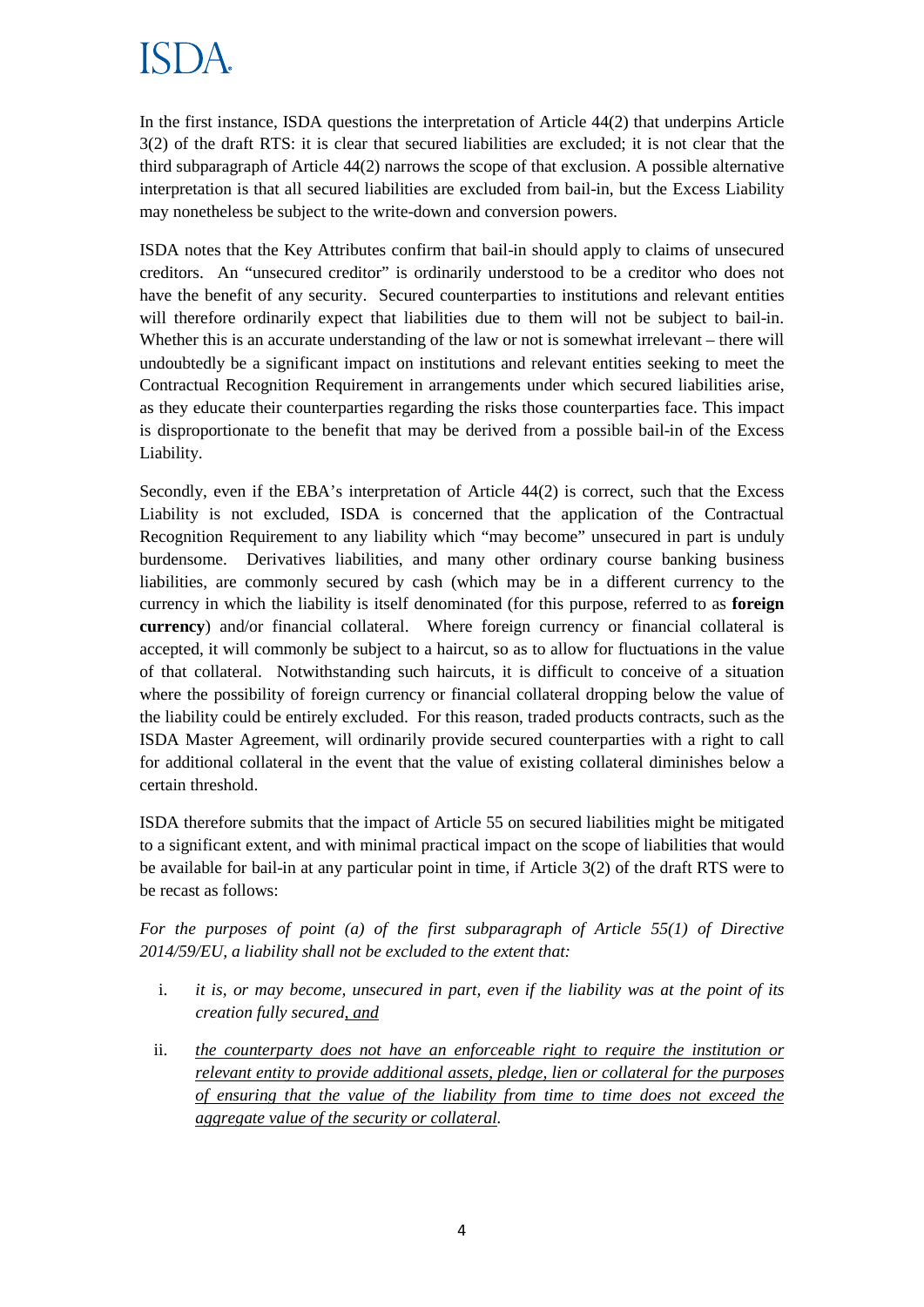### *Article 3(3) of the draft RTS: liabilities issued or entered into after the transposition date*

As currently drafted, Article 3(3) of the draft RTS states:

*In point (d) of the first subparagraph of Article 55(1) of Directive 2014/59/EU the reference to liabilities issued or entered into after the relevant transposition date is to include:*

*(a) liabilities created after that date under agreements entered into before that date;*

*(b) liabilities under agreements amended after that date regardless of whether or not the liability is created after that date;*

*(c) liabilities under agreements entered into after that date;*

*(d) liabilities under debt instruments issued after that date.*

Sub-paragraphs (c) and (d) are uncontroversial from ISDA's perspective, although we defer to other respondents in relation to any impact on other products. However, the language in subparagraphs (a) and (b) gives rise to a number of interpretational difficulties and practical concerns for derivatives contracts (and no doubt liabilities in respect of other traded products as well). In particular:

It is worth highlighting a specific consideration in respect of derivatives, which derives from Article 49(2) of the BRRD, which provides that "Resolution Authorities shall exercise the write-down and conversion powers in relation to a liability arising from a derivative only upon or after closing-out the derivatives". The liability which is eligible for bail-in is therefore the net liability deriving from close-out. Such net liability is not referable to any one transaction under the relevant ISDA Master Agreement (or equivalent derivatives netting arrangement) and arguably is only "created" upon close-out. In the context of derivatives and the application of Article 55, therefore, it is not meaningful to conceive of multiple, individual liabilities under a single Master Agreement, notwithstanding that prior to close-out there were multiple individual transactions. The final RTS should clarify that the "liabilities" which are relevant for the purposes of Article 55 are those liabilities which may be subject to bail-in and, in the context of derivatives, this means only the net liability following a close-out.

In respect of sub-paragraph (a), ISDA submits that:

- 1) The mean of "created" lacks clarity. On the basis of the discussion at the Open Hearing, ISDA understands that the EBA does not intend for this to apply to, for example, transactions which were 'in the money' for the institution or relevant entity (and therefore assets) prior to transposition date but which become 'out of the money' (and therefore liabilities) after the transposition date. This should be expressly stated in the final RTS so as to avoid uncertainty.
- 2) The meaning of "agreement" lacks clarity. The ISDA Master Agreement operates as a single agreement governing all transactions entered into under it. In relation to each transaction, a separate confirmation will be issued, in each case at or about the time the transaction is entered into or (ideally) as soon as practicable thereafter. The economic terms of each derivative transaction will be set out in the relevant confirmation, not the Master Agreement. Collateral to be provided is determined by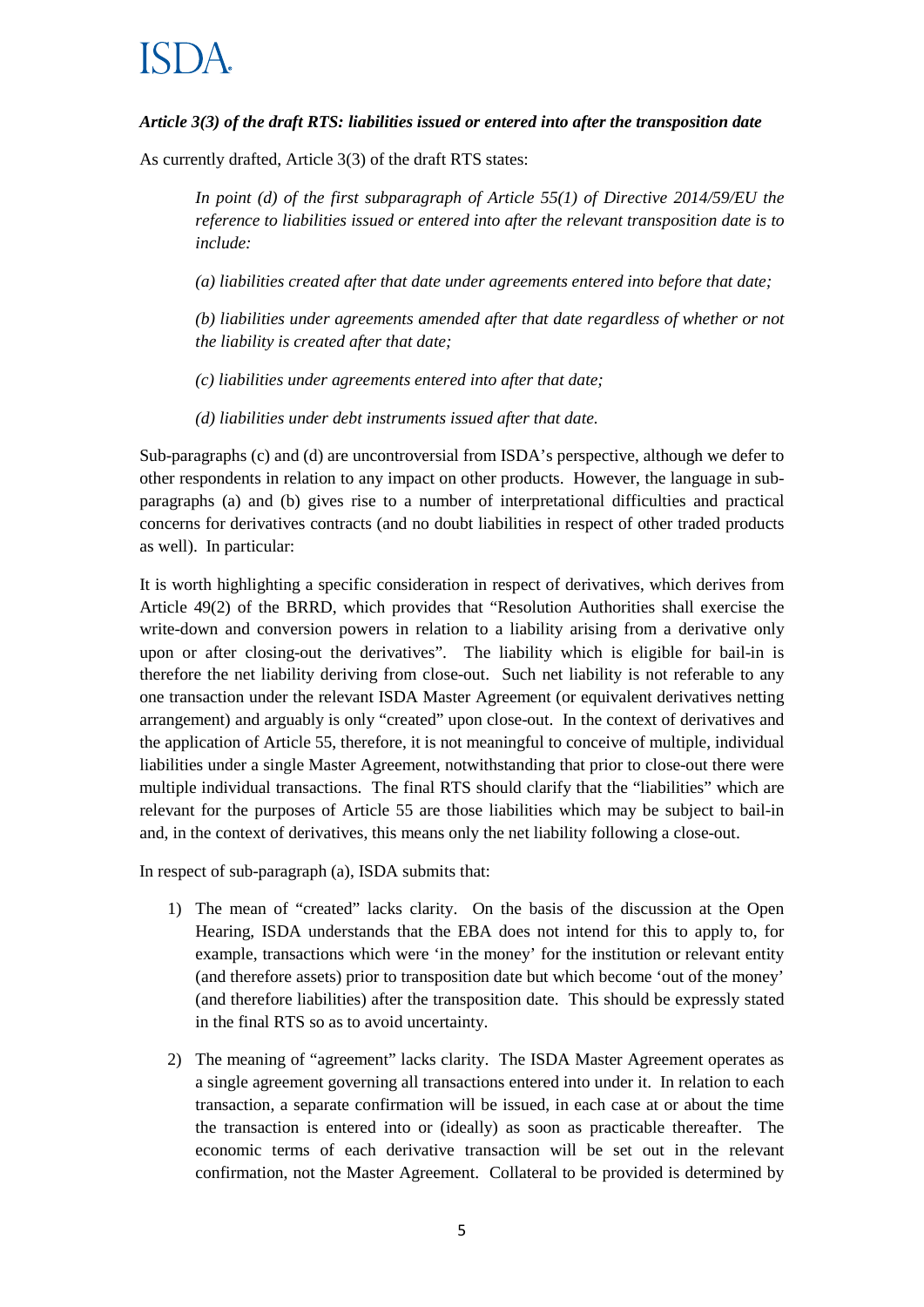reference to the net exposure of a party under the Master Agreement and is typically provided under a Credit Support Annex, which forms part of the Master Agreement. (There is one ISDA standard form document, the 1995 ISDA Credit Support Deed under English law, that, for purely technical reasons, constitutes a separate document. It is rarely used compared to the 1995 ISDA Credit Support Annex (Bilateral Form – Transfer) under English law. The other commonly used form is the 1994 ISDA Credit Support Annex under New York law.)

3) The entry into a new transaction could, on one view, be said to be an amendment to the "agreement" however, an amendment of this kind does not change the terms of the Master Agreement. For the reasons set out above, any provision required to meet the Contractual Recognition Requirement must be included within the Master Agreement, and made applicable to all transactions thereunder. Accordingly, ISDA considers that the "agreement" for this purpose must mean the ISDA Master Agreement.

In respect of sub-paragraph (b), ISDA submits that:

- 1) This exceeds the scope of the EBA's mandate and actually extends the scope of Article 55 to liabilities which would not otherwise be subject to the Contractual Recognition Requirement.
- 2) Again, the meaning of "created" and of "agreement" lacks clarity. See above.
- 3) The reference to "agreements amended" must, without some qualification, be read as referring to any amendments at all to the relevant agreement. This is not feasible. Building on our comments regarding the appropriate interpretation of "agreement", it is clear that the addition of a confirmation or new transaction under a Master Agreement should not constitute an "amendment" to that Master Agreement for the purposes of Article 55, nor should any amendment to the terms of an individual transaction. Only a re-negotiation of a term of the Master Agreement itself should constitute an "amendment" for this purpose.

What we need to avoid, ultimately, is that some liabilities entered into under a Master Agreement are subject to bail-in and others are not. This is because, to the extent that a closeout occurs under the Master Agreement, it must be a close-out of all of the liabilities under that Master Agreement. The RTS must therefore clearly provide that either the Master Agreement as a whole is eligible for bail-in or not at all.

# **2. Do you agree with the approach the EBA has proposed for the purposes of further determining the second subparagraph of Article 55(1) of the BRRD (which forms part of the list of liabilities to which the exclusion in Article 55(1) of the BRRD applies)?**

As this is not specific to the derivatives market, we leave this point to be addressed by other respondents who will be considering, in their responses, the broader issues.

# **3. Do you agree with the approach the EBA has proposed with regard to the components of the contractual term required pursuant to Article 55(1) of the BRRD?**

Yes, ISDA does agree with this approach. In particular, ISDA considers that it is appropriate to allow institutions and relevant entities maximum flexibility in drafting and implementing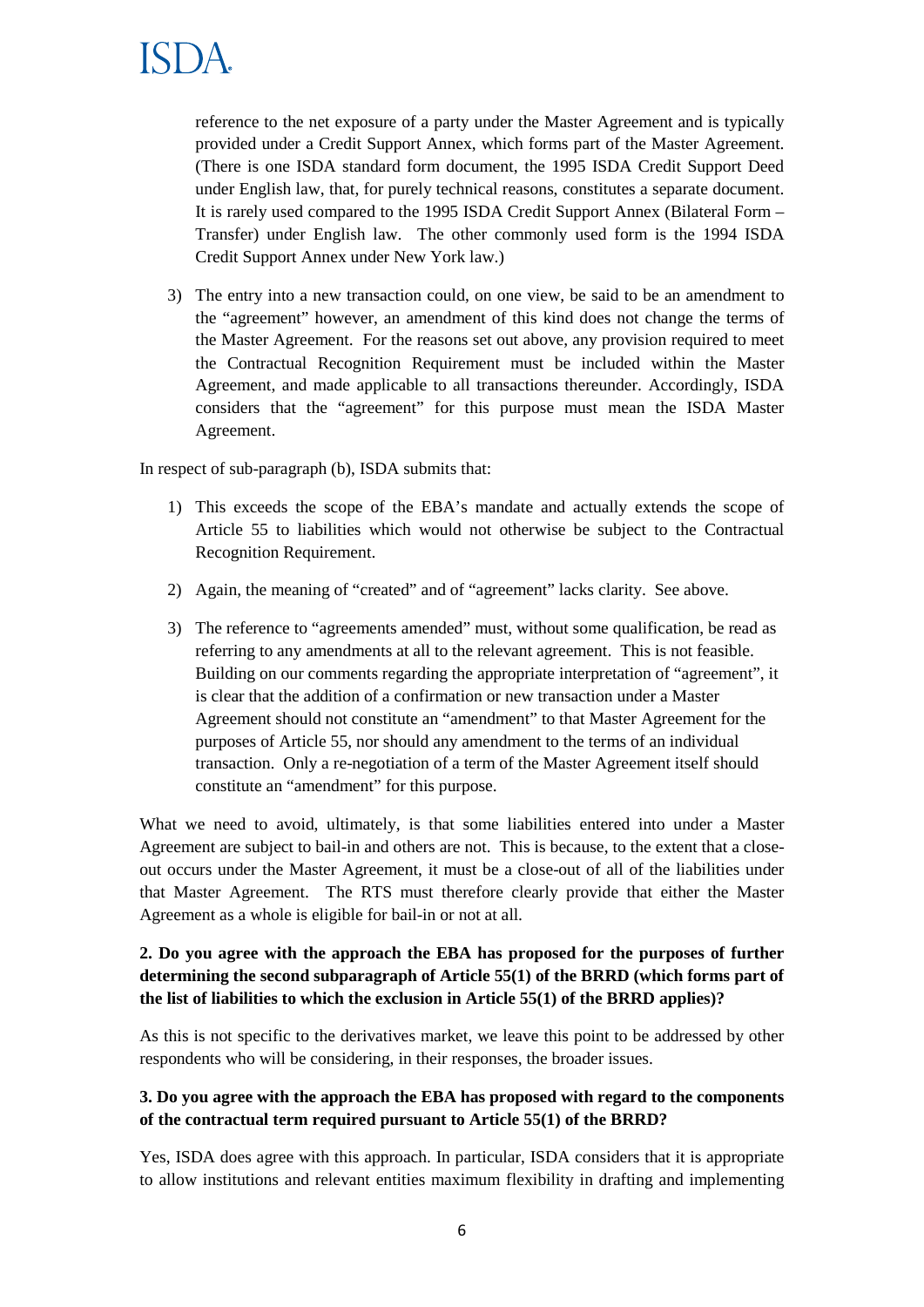contractual terms for the recognition of bail-in in contracts governed by the laws of a third country. In light of the potential for different requirements under third country laws, and the broad scope of liabilities to which the Article 55 requirement applies, it is clear that an approach by which the draft RTS including a specific clause, or number of clauses, would not be practicable.

ISDA is primarily concerned with the operation of the contractual recognition terms under New York law (the vast majority of ISDA contracts are documented under either English law or New York) and considers that no specific changes to the elements of the contractual terms are needed in order to ensure that the term can achieve the necessary effect under New York law. However, the potential for different requirements under third country laws does mean that it is important that the RTS recognise that the precise formulation of each of the elements of the contractual term will need to be flexible. ISDA would suggest that the opening line of Article 4 of the RTS be amended as follows:

*A relevant agreement shall include as a contractual term which provides for the following elements, or the effect thereof in a manner which is appropriate under the relevant governing law:*

As regards the elements of the contractual terms themselves, ISDA has two comments:

a) the formulation of the contractual term in the context of a guarantee could usefully be the subject of additional guidance. The actions which need to be recognised, and the manner in which a guarantee might be bailed-in in order to achieve the desired economic effect, may look very different in different resolution scenarios; and

b) we question the necessity for Article 4(5) (the **Entire Agreement Clause**). The intention appears to be that the Entire Agreement Clause is limited in its effect to those matters relevant to contractual recognition. However, it raises scope for confusion in circumstances where agreements, such as ISDA Master Agreements, incorporate confirmations that post-date the ISDSA Master Agreement itself. The requirement raises the possibility that there is in fact a valid consent to bail-in (complying with Article 55) but the entire agreement requirement has not been complied with, a scenario that would put an entity in breach of the RTS but without any detriment to the resolution authority or failure to comply with the Level 1 requirements. Again, ISDA submits that any concern on the part of the EBA regarding regulatory arbitrage is misplaced in the current environment, for the reasons described in response to Question 1 above.

### **4. Do you agree with the draft Impact Assessment? Can you provide any numerical data to further inform the Impact Assessment?**

We have not, as a trade association, had the opportunity to conduct the necessary empirical work to enable us to contribute meaningfully to an evaluation of the draft Impact Assessment.